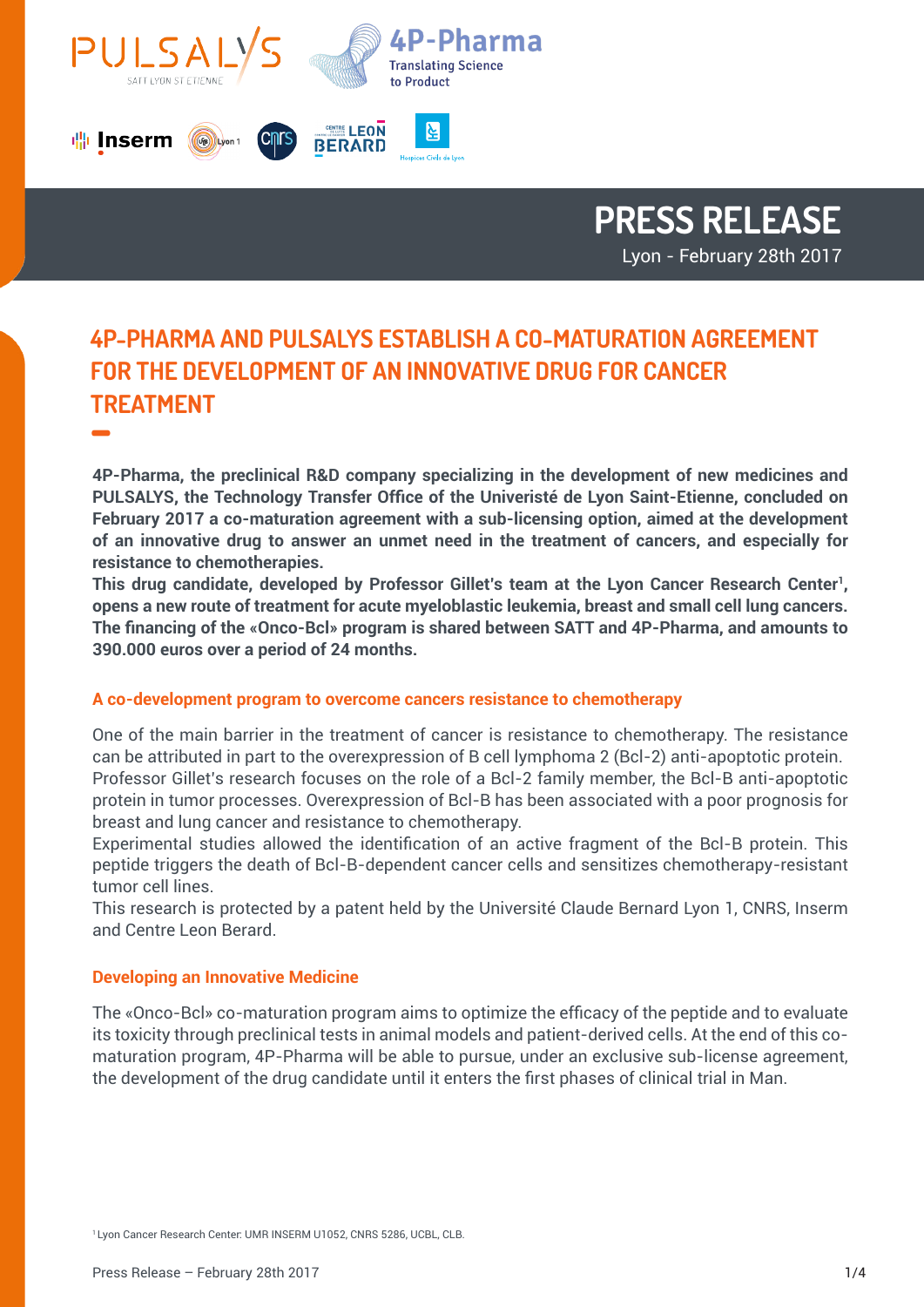**"** *This maturation program, carried out in co-development with PULSALYS, is a fine example of public-private collaboration, and academic research valorization. This peptide has a high potential to fulfill unmet needs in the treatment of several cancers. Our goal is to bring our expertise in preclinical studies to validate this new technology, and to bring it to the clinical phase as quickly as possible»,* says Revital Rattenbach, CEO of 4P-Pharma.

**"** *This co-maturation with the company 4P-Pharma clearly expresses the role of SATT in the valorization and transfer of technology integrating the expertise of an industrial actor. Committed since the upstream phase of this project, 4P-Pharma believes in early innovation and is working hard to develop this innovative technology. We are pleased to see that a strong synergy has been established between the PULSALYS teams, the academic laboratory and the company, to optimally develop the drug candidate»,* adds PULSALYS Deputy General Manager.

#### **About PULSALYS SATT Lyon Saint-Etienne**

PULSALYS is the Technology Transfer office (SATT) of the Université de Lyon St-Etienne. Created in December 2013 as part of the state-initiated PIA program, PULSALYS aims to enhance public research by transferring technologies to the socio-economic world. With a state fund of 57 million euros over 10 years, SATT relies on the excellence of laboratories at the University of Lyon, where it detects and protects research results with high potential. PULSALYS selects the most promising projects and invests in their technic and economic development by integrating the needs of companies in order to facilitate their transfer. PULSALYS is also one of the first SATTs to integrate a service dedicated to the creation of startups, linked to its technological innovations.

Key figures since inception:

- 365 detected inventions including 78 funded projects
- 50 supported start-up projects, of which 42 were created
- 22 signed licenses
- 95 patents filed
- € 9m invested

www.pulsalys.fr @Pulsalys

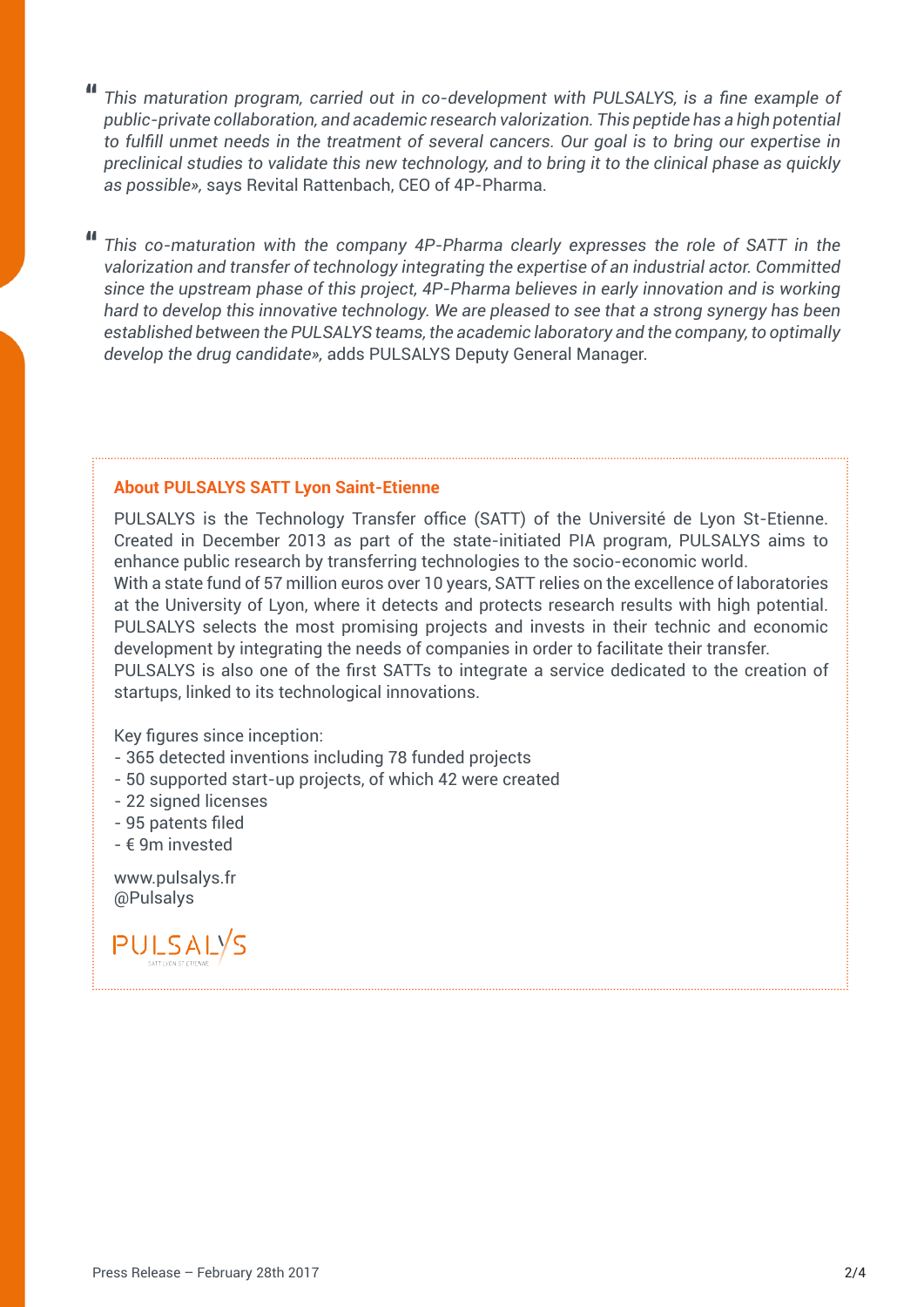#### **About 4P-Pharma**

4P-Pharma is a company focusing on preclinical research and specializing in the development of new, innovative and first-in-class medical drugs and therapeutic agents, that meet unfulfilled medical needs in the fields of oncology and inflammatory diseases and notably for therapeutic indications of rare diseases.

The activity of 4P-Pharma is based on acquiring licensing options for innovative technologies at an early stage of development in the biomedical field, following the detection and the assessment of innovative projects derived from academic laboratories and Universities, from French SATTs (Technology Transfer Acceleration Companies), from technology transfer offices as well as from start- ups and firms in the pharmaceutical and biotechnology sector.

4P-Pharma defines and implements a co-development maturation project with the partner that is the owner of the rights, to speed up technology development time and reduce the risks connected with the initial validation phases. If the outcome of the maturation program is positive, 4P Pharma exercises a licensing option for the developed technologies and implements regulatory preclinical development until phase I/IIa is reached.

www.4p-pharma.com www.linkedin.com/company/4p-pharma @4P\_Pharma



#### **About Centre Léon Bérard**

The Center Léon Bérard (CLB) is one of the twenty Centers dedicated to the fight against cancer in France. It is affiliated to the National Federation of Centers for Combating Cancer (FNCLCC, UNICANCER). It offers on one site all diagnostic tests, treatments and follow-up for patients during and after the illness. The Center is recognized as a regional reference in oncology. It carries out a triple mission of care, research and teaching, with the constant desire to increase the quality and accessibility of care for cancer patients. Each year, 29,000 patients are received in the hospital, for a consultation, or an examination, and 6,000 new tumors are diagnosed. The CLB has technical platforms for examinations and treatments (operating room, radiotherapy center, departments of medical imaging, pathological anatomy and cytology, and nuclear medicine ...). It has 304 beds as well as more than 100 places of home hospitalization. 1,600 people (200 doctors, 450 researchers, 600 healthcare workers) work at the Léon Bérard Center in the areas of care, research, teaching and support functions. In September 2013, CLB's clinical research received the ISO 9001 certification. This internationally recognized standard ensures that all patients, doctors, academic and industrial partners are guaranteed a high level of quality and safety in the organization of clinical trial.

www.centreleonberard.fr